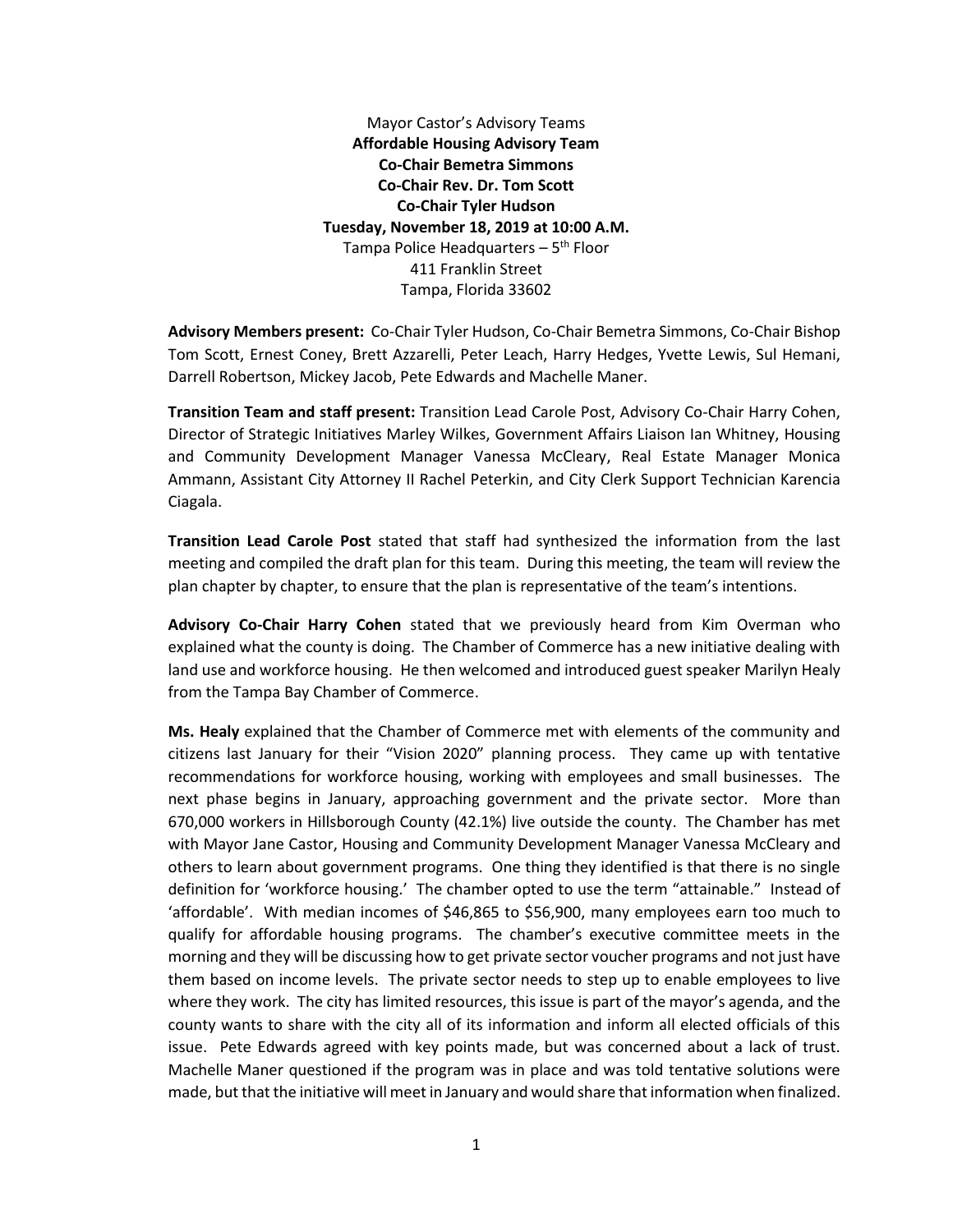**Transition Lead Carole Post** thanked Ms. Healy for her presentation and understanding. The Mayor's Office wants to work with all parties involved and their efforts should complement each other. How we refer to this, the terminology, perhaps needs to move from the back of the report, and put in the front as a leading concept and change the terminology throughout the report.

## **Discussions:**

The advisory team then discussed the report outline. One item of discussion was use of the terminology. The term 'affordable' deals with a specific segment of the population, perhaps the group would consider using the term 'attainable.'

There are professionals that do not meet low-income levels but cannot afford to buy a home. Private sector needs to step forward, think collectively, and form trusts for workforce homes. Create projects in areas of highest demand first. Consider dropping impact fees – 41% that work here do not live here – think of road impacts.

**Co-Chair Bemetra Simmons, Co-Chair Tyler Hudson, and Co-Chair Bishop Tom Scott, all agree that the extensive work completed by this team over the last few months is tangible and makes a bold statement for the mayor.**

### **Discussions:**

Need collaborative approach. Until now, many organizations have worked in isolation. Not sure if projected amounts are enough, will know when measuring. Plan is achievable. Pull private sector in, need private dollars for trust fund and need to be able to pay them back. Total for all should be 10,000 units, with Vanessa McCleary doing the break down. Need to categorize differently to include everything including housing renovations. Housing renovations is critical this category alone should do 2,000 units annually. Per Ian Whitney, when able to, need to collect data and do a more comprehensive data study. Use neighborhood data to determine where we go first, with a minimum or no more than 100. For container homes, we need a demonstration program to determine costs or code changes. Need corporate stewardship. Projects should have vertical parking to allow for housing land use. Generic terms affordability and attainability. Income range differs for both. (30% HUD) Land trusts would be dependent on where land is located and what housing needs are. There should be housing options for every income level, everywhere. Land trusts work best where you have sales. Intention is fair and reasonable across this group.

## **Section 2 (Money) Discussions:**

Move CRA budget to number four of this section. Many CRA's are halfway through their life cycle. Also, add to number four – possibility of impact fees from schools (70% of single family home)

### **Section 3 Discussions:**

Where feasible – waive things legally waive-able – when building in distressed areas. The county set aside \$200,000 – for multi and single family. City has ability to do, no funds. Other programs besides PACE – controversial. Expand language.

Should have more than one developer – make changes to RFP – for clarity and transparency. Need in land development code - incentives reduced. Need more waivers.

Look at simplifying site design – too expensive. Staff should be empowered to use waivers.